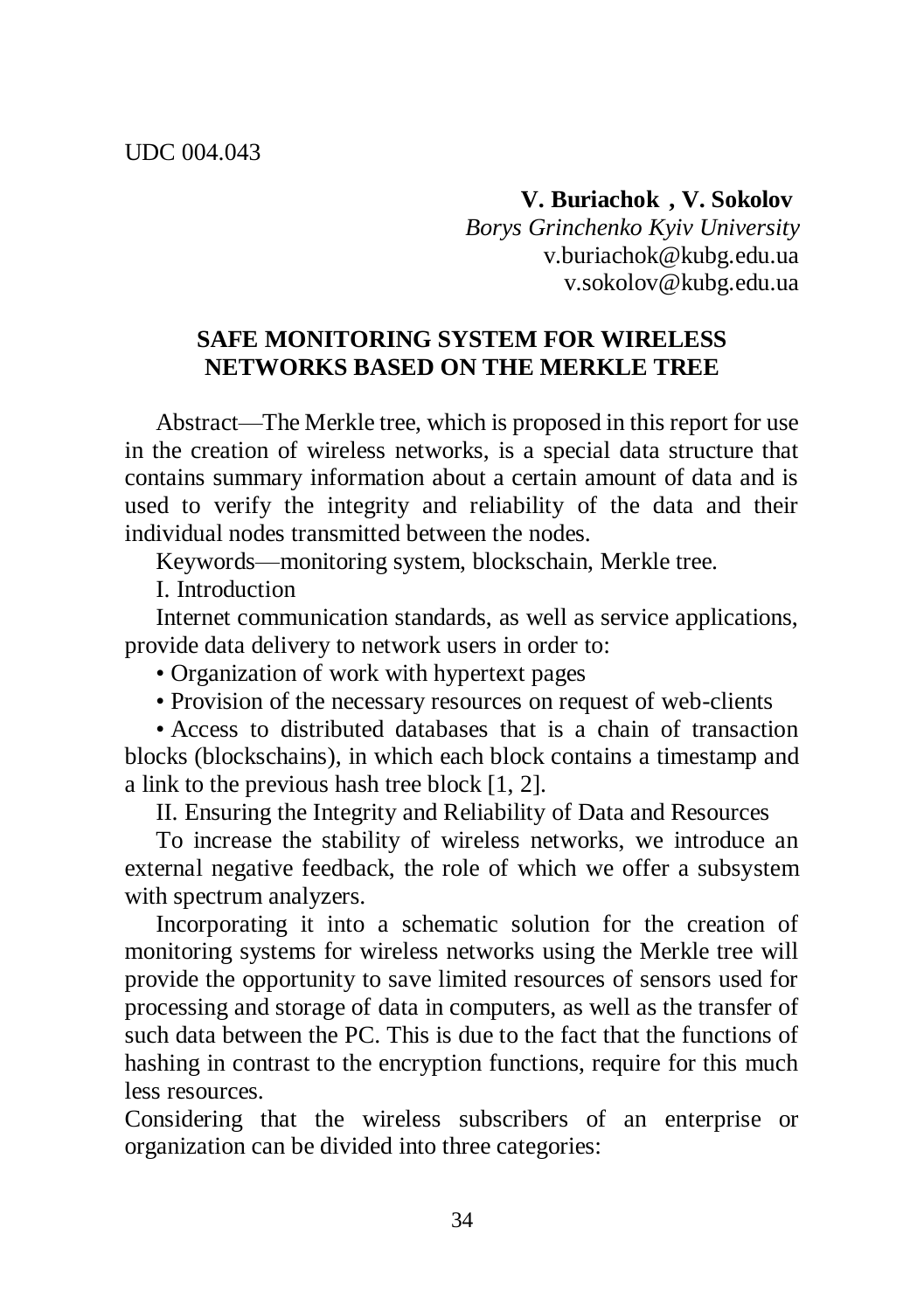- Mobile (mobile phones, tablets, etc.).
- Conditional mobile (laptops).
- Stationary (PC).

Connect spectrum analyzers can only conditionally mobile and landline subscribers (see Table 1). We select mobile subscribers in a separated group [3, 4] with different algorithms for embedded systems (see Table 2).

Table 1.

| Hardware                      | Software                          |
|-------------------------------|-----------------------------------|
| Access point $AP)$ & clients: | AP:                               |
| Raspberry Pi                  | OS Raspbian Lite (Linux)          |
| OLED SSD1306                  | dnsmasq                           |
| TFT ILI9341                   | hostapd                           |
| <b>LED HDMI LCD</b>           | cmtg v.3 (COMonitoring)           |
| HID                           | Python 3 OLED libraries           |
|                               |                                   |
| Sensors:                      | Clients:                          |
| Pololu Wixel (CC2511-F32)     | <b>OS Linux</b>                   |
| OLED SSD1306                  | cmtg $v.3$                        |
|                               |                                   |
|                               | Sensors:                          |
|                               | C# firmware                       |
|                               | <b>OLED</b> visualization library |

Software and hardware list

Table 2.

Justification of the algorithm choice

| Classic version      | Embedded systems           |
|----------------------|----------------------------|
| Encryption           | $MD5$ -hashing [5]         |
| Key infrastructure   | Lack of key infrastructure |
| Complete mixing hash | HP HashFusion [6]          |
| algorithm            |                            |

II. Prototype Implementation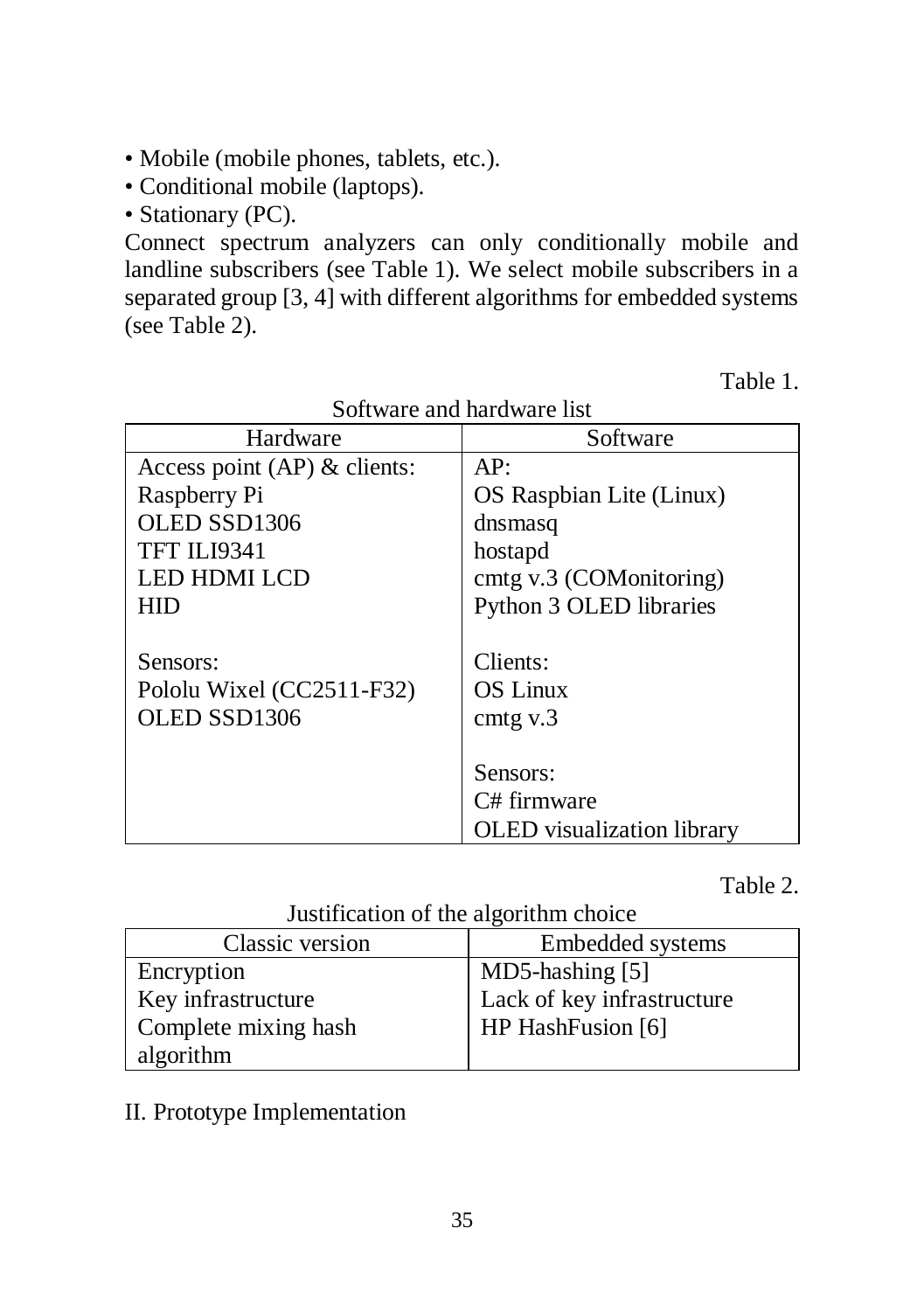This algorithm allows you to apply hash functions of any length and works fairly quickly even on weak processors (see Fig. 1).



Fig. 1. Subsystem using the Merkle tree

A general view of the monitoring system prototype of wireless networks with a spectrum analyzer subsystem is presented on Fig. 2.



Fig. 2. General view of the prototype

III. Future Work

- Testing the system in real conditions.
- Increasing the number of sensors.
- Determining the optimal number of clients with sensors.
- Use of other OS (Windows, iOS) and other sensors.